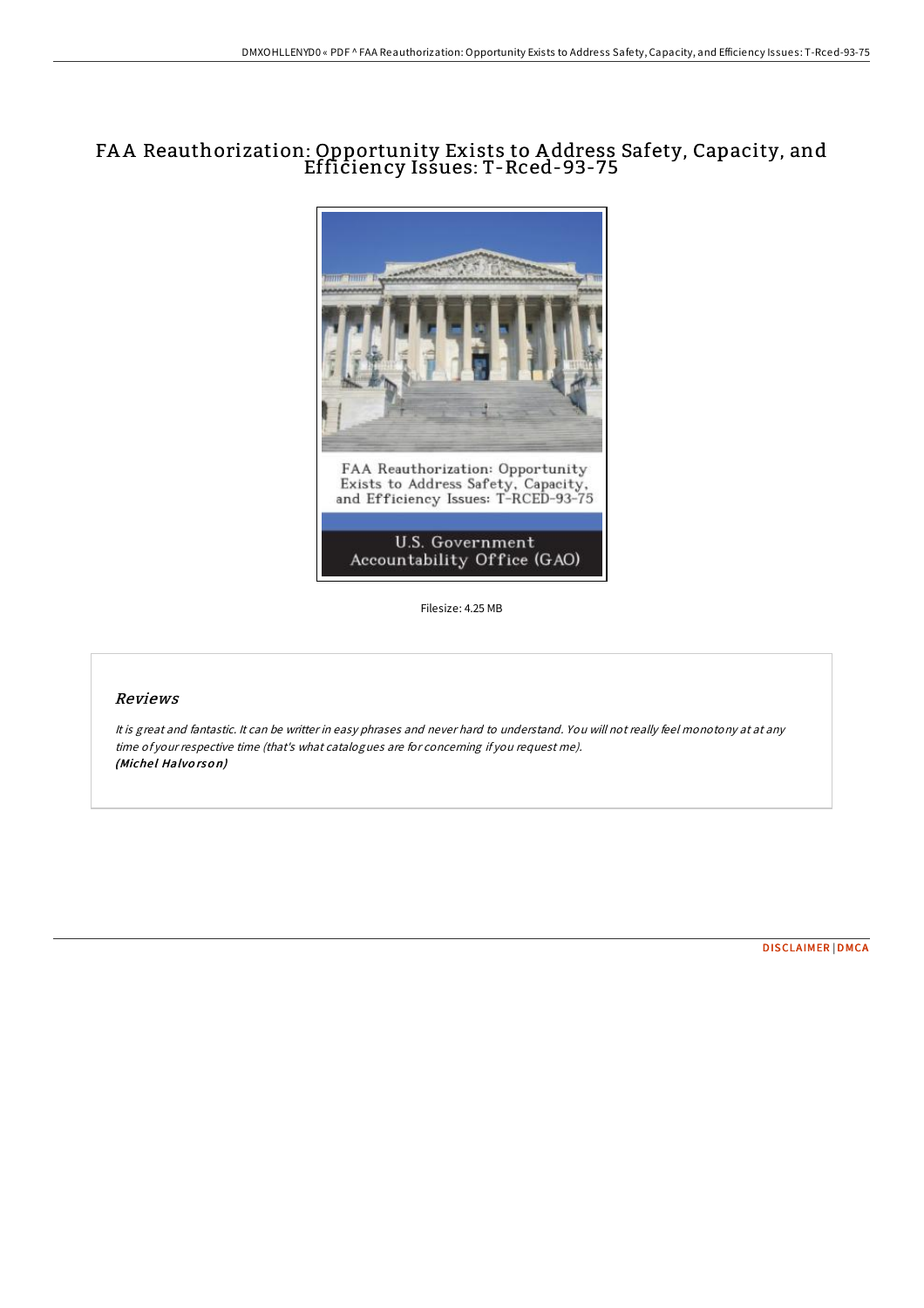## FAA REAUTHORIZATION: OPPORTUNITY EXISTS TO ADDRESS SAFETY, CAPACITY, AND EFFICIENCY ISSUES: T-RCED-93-75



To save FAA Reauthorization: Opportunity Exists to Address Safety, Capacity, and Efficiency Issues: T-Rced-93-75 eBook, please click the button below and download the document or gain access to other information that are related to FAA REAUTHORIZATION: OPPORTUNITY EXISTS TO ADDRESS SAFETY, CAPACITY, AND EFFICIENCY ISSUES: T-RCED-93-75 ebook.

BiblioGov. Paperback. Book Condition: New. This item is printed on demand. Paperback. 26 pages. Dimensions: 9.7in. x 7.4in. x 0.1in.GAO discussed the Federal Aviation Administration Authorization Act of 1993, as well as other issues related to the Federal Aviation Administrations (FAA) facilities and equipment, operations, and research activities. GAO noted that: (1) from fiscal year 1992 to 1993, Airport Improvement Program (AIP) discretionary funds decreased while the proportion of set-aside funds increased; (2) the Capital Investment Plan (CIP) has experienced serious cost and schedule problems with its major projects; (3) FAA has announced a major change to its air traffic control (ATC) facility consolidation plan that will increase CIP costs; (4) FAA needs to address long-standing modernization problems by developing wellsupported mission need statements, supporting the development of alternative precision landing systems, and establishing goals to measure progress; (5) FAA needs a strategy to overcome ATC facility staffing imbalances; (6) opportunities exist for FAA to better use its inspector workforce; (7) FAA does not have reliable estimates on its maintenance technician staffing needs; (8) FAA has not provided resource estimates for its research, engineering and development (RE and D) efforts; (9) FAA is instituting new controls to set RE and D priorities and funding levels; (10) FAA efforts to track long-term research are under way; and (11) several interrelated factors will affect the success of the FAA RE and D program. This item ships from La Vergne,TN. Paperback.

B Read FAA Reauthorization: Opportunity Exists to Address Safety, Capacity, and [Efficiency](http://almighty24.tech/faa-reauthorization-opportunity-exists-to-addres.html) Issues: T-Rced-93-75 **Online** 

B Do wnload PDF FAA Reauthorization: Opportunity Exists to Address Safety, Capacity, and [Efficiency](http://almighty24.tech/faa-reauthorization-opportunity-exists-to-addres.html) Issues: T-Rced -93-75